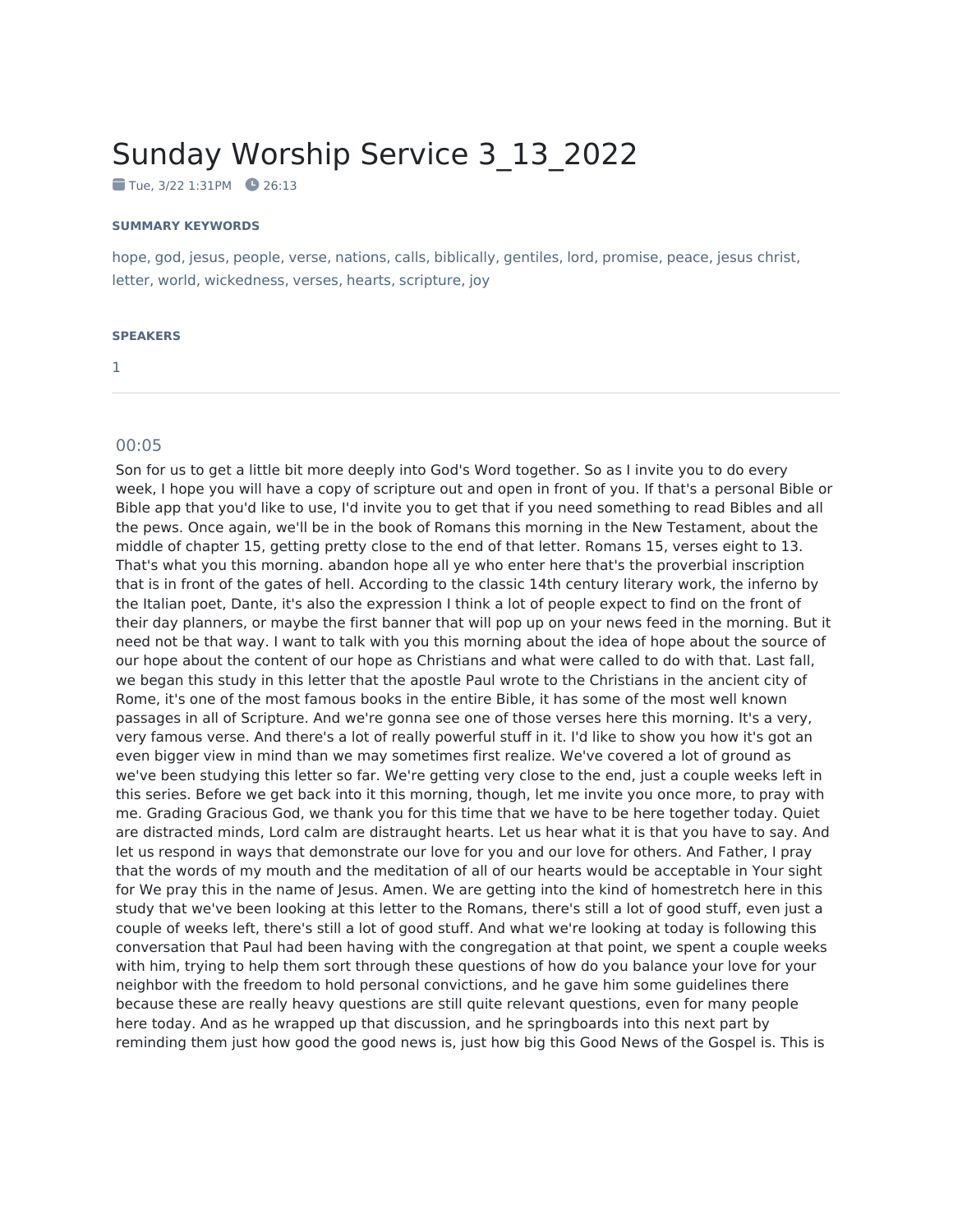Romans chapter 15, verses eight through 39 Veda, listen again, now to the word of the Lord. For I tell you that Christ became a servant to the circumcised to show God's truthfulness, in order to confirm the promises given to the patriarchs, and in order that the Gentiles might glorify God for His mercy, as it is written, therefore, I will praise you among the Gentiles and sing to your name. And again, it is said, Rejoice, O Gentiles, with his people. And again, praise the Lord, all you Gentiles, and let all the peoples extol him. And again, Isaiah says, the root of Jesse will come, even he who arises to rule the Gentiles in him, will the Gentiles hope, may the God of hope, fill you with all joy and peace in believing so that by the power of the Holy Spirit, you may abound in hope? There are some really important Christian words in their terms and concepts. In fact, all in verse 13, we see some of the three big ones joy, peace, and hope. And I know you know what those words are, I know you know what they mean. But there are some some biblical characteristics to those things that may be a little bit different than some of the ways that we typically use those words, or engage in those concepts. So right off the bat, I just want to sketch that out for you as we prepare to look at that specific verse, but then also this broader section, some of the biblical characteristics of these kinds of terms of joy and peace, and hope. Joy is more than simply a reaction to our circumstances. That's what you could call happiness. Things are good things are going well. We respond in a positive way. That's happiness. Joy, biblically, is deeper than that. It's a subtle delight that comes from experiencing the grace of God in Jesus Christ. In fact, in John 1622, Jesus is with his disciples and this is right before he is about to be killed right before he is about to be arrested and crucified and Jesus says this to his disciples. So also you have sorrow now, but I will see you again and your hearts will rejoice, and no one will take your joy from you. Jesus has shown himself shows that joy is connected to this relationship with him. He says you're gonna have sorrow, but when I see you again, you will rejoice and no one will take that joy from you. So Joy biblically, is not just a response to our circumstances, but it's a relationship with our Savior. That's what it is. Peace is also a much richer concept than we sometimes think we tend to think of peace as simply being some level of calmness or tranquility. And it can't be that it as a good thing. It's more than that, though. In a lot of his sermons, Martin Luther King Jr. would differentiate between what he called negative peace and positive peace, negative peace being simply the absence of conflict, which is a good and fine thing. But positive peace being the presence of healing and restorative wholeness through the work of God's Spirit. That's an even better thing. When the Bible speaks of shalom, that's what it's getting at this flourishing that happens when things are as they should be, through the work of God. So that's peace, biblically. And then he talks about hope here. In fact, he mentions that twice in verse 13. He mentioned the term hope shows up twice and just that one verse. So defining that and understanding that biblically is really important here. There are a lot of ways that people have attempted to define this or understand the concept of hope, about about 300 years or so before Paul wrote this letter, the Greek philosopher Aristotle famously said that hope is a waking dream. Hope is a waking dream. In other words, it's relocating an act of your imagination, or an aspect of your desire onto the real world around us, it's just the kind of a wish projection may or may not happen, it may or may not be tethered to anything. In reality, it's just an expression of a longing or a want, that you have. And we use the word that way all the time. We say things like, I hope this weather will sort of settled itself out over the next few days, I hope this sermon won't go too long, and you have no control over either of those things. We use it as this expression of wish we don't know if it's going to happen or if it's not going to happen. But biblically, it's deeper than that. At the other end of the spectrum, there's a definition that a lot of people use, it comes from the work of a man named Charles Snyder, he was a psychologist at the University of Kansas, he pioneered a lot of research into the concept of hope. And he said that there's three characteristics to it and involves goals, pathways and agencies, agency. So he would say that hope is is identifying something that you want to happen a goal or a name, and figuring out how you're going to get there, what it's going to take to make that happen, and then going about making that happen. So it's really about you accomplishing something that you want to see be true. So if Aristotle's definition is somewhat utopian, then Snyder's is somewhat utilitarian. And biblically, we see something different than either of those. Biblically, the concept of hope is I know I've shared with you many times, is the shore and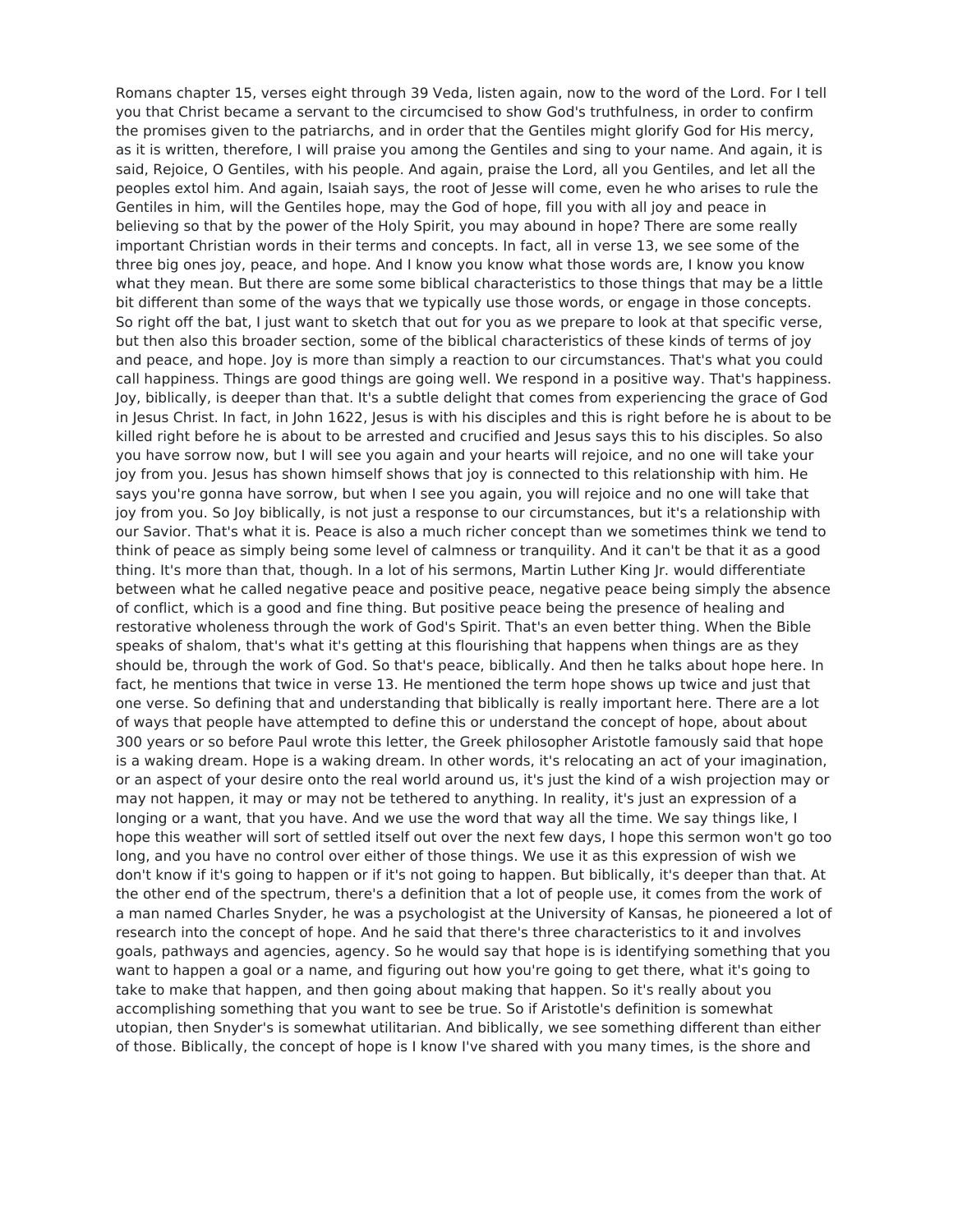certain expectation that God is going to make good on his word. That's what biblical hope is, it's the shore in a certain expectation that God is going to do what he has said that he will do. And it has a very specific fulfillment, the things that God has promised to do in and through Jesus Christ, there's nothing uncertain about it. It's the expectation that God is only going to make good on his word. That's what hope is, biblically speaking. So I wanted to sketch that out first, before we get into particularly verse 13. But then use that to look at some of the rest of that. So let's look at that verse. It's a very, very famous one. I'll read it to you again, he says, May the God of hope fill you with all joy and peace in believing so that by the power of the Holy Spirit, you may abound in hope? The first wonderful reminder of this passage is that the God of hope brings you hope. The God of hope can bring hope to you. It's all expressed in this little passage, or one of the real signature verses of this letter, there's a lot just packed into that one little sentence or the God of hope. God Himself is the source and the content of our hope, says, will fill you with all joy and peace, fill you with this settled delight that comes from knowing and being known by God and experiencing the fullness of His healing and restorative presence, fill you with all joy and peace in believing. That's the means by which we experience these things. Faith lays hold of Jesus Christ, He is the One in whom we find this joy and peace and hope. And he says, God will enable you to have bound in hope, more than just a passing sentiment or a fleeting feeling that you have one time and then never again, we can bound in this conviction, the settled conviction that God is going to do what he has said he will do. What is it that God has said he will do? What's the content specifically of our hope? Well, God had promised that he was going to send a savior, one who would be the perfect prophet and priest and king We're told that in the fullness of time, Jesus, the very Word of God took on flesh and made his dwelling among us. And He is the one who offered up himself one time for all time for seeing that he is the one who has risen and reigning now, over all things, all of those promises God has fulfilled in Jesus Christ so you can rest in those ones. God has also promised things in Christ that are still out in front of us. He's promised this same Jesus will come to judge the living in the dead, to resurrect all those who belong to him to usher in the fullness of his new creation. Those are the aspects of our hope that still lay out in front of us. So cling to those resting the things that God has already fulfilled and clinging to the things that he has said he will do, and yet we know are still out in front of us. This is the content of our hope that things that God has said he was going to do. So look, come back to these truths again. And again, come back to these things when life is hard. And when you feel burdened. Come back to these things. When you feel wearied or worried. Come back to these things. When you feel discouraged or despondent. Come back to these things when you feel like there are no constants in life and there is nothing that is well, and this is not a blind optimism, or some kind of irrational idealism, joy and peace and hold. These are not hashtags that we just try to promote through our own efforts. These are the gifts that we receive from the God who loves us, and has given us all things in Christ. The God of hope can bring you hope, when you rest in what he has done, and what you cling to what he is yet to do. So verse 13, is all about the God of hope, bringing us hope, we need to know that it's a wonderful promise. It's a wonderful promises incredibly beautiful. But as with any verse of scripture, context is important. None of these things just came to us floating out there all entirely on their own. There's a conversation, a discussion that Paul is having here. And it opens us up to something even broader and more beautiful than that. After my undergraduate studies, I spent some time I was teaching English on in China. And one point we got to visit part of the Great Wall, just north of the city of Beijing is incredible. Some of the pictures from the time we were there is critical entry gate and these guard towers that were there, we got to walk maybe about a mile or so of the wall at that particular point, we were just all amazed by the grander, the splendor, the majesty of this whole thing and what it must have taken to accomplish that. And there are a lot of estimates on how big this thing actually is a 2012 archeological study estimated they're about 13,000 total miles of construction about this. It's astounding. I mean, I was amazed by the part that I saw, I was overwhelmed by this thing that we saw. And yet when you realize how much bigger it is, that doesn't take away from how incredible the party you see is fact that makes it even bigger, you realize just how much more there is to this. So verse 13, is this promise that the God of hope will bring you hope, and that is incredible.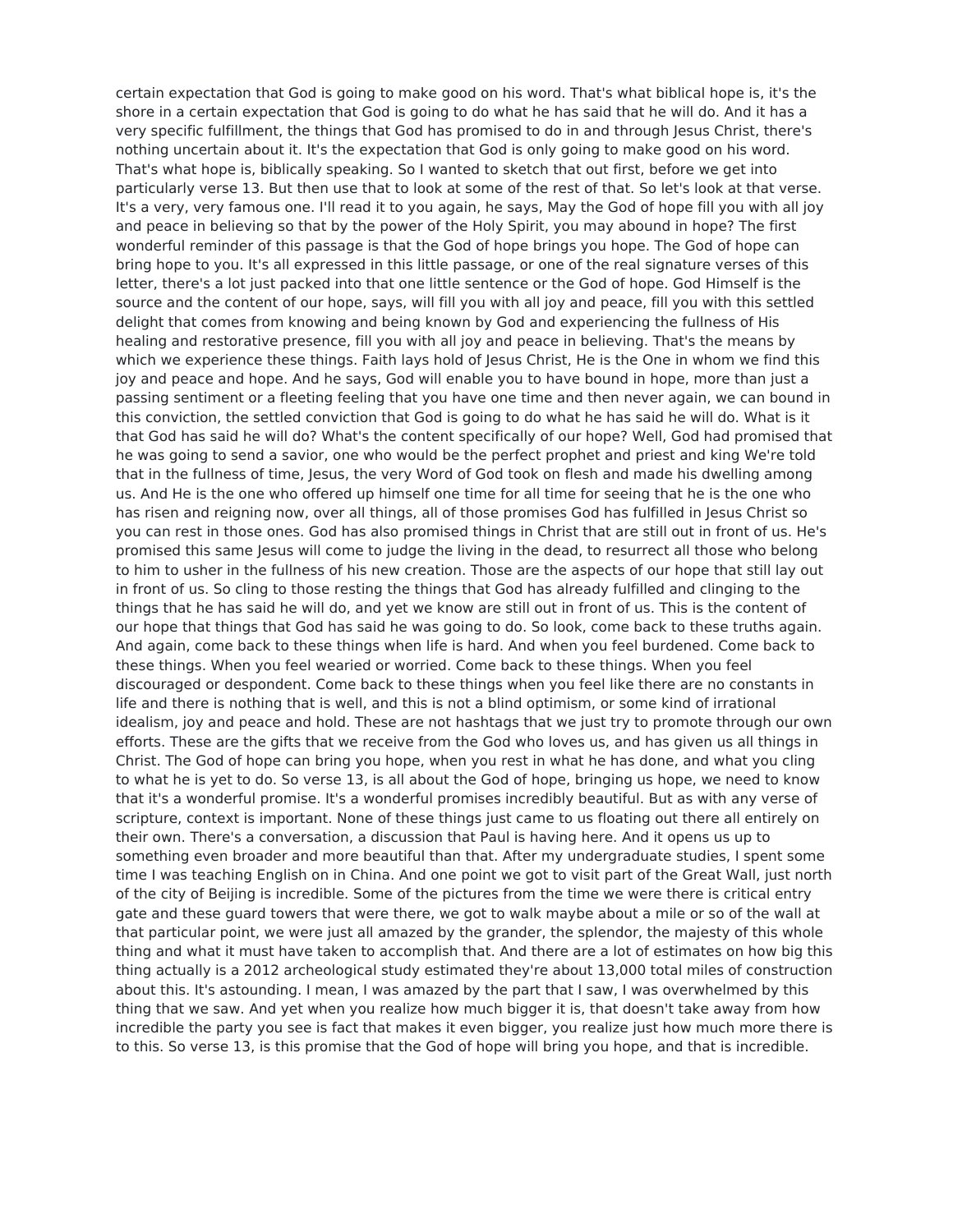There's a majesty and splendor and a beauty that that can never be overcome. But I want to show you that it's part of something much, much bigger. And that doesn't take away from this promise that God will bring you hope. But it adds to it shows you how big this thing actually is. Because this whole section a letter is about Paul saying that the God of hope will bring hope to the nations. The God of hope will bring hope to the nations in in through this same Jesus. In the passage we read there he saw a bunch of times the term Gentiles and I know I've shared with you before that, that Greek that translate the Greeks translates the Greek word ethnic, it's where we get ethnic or ethnicity. So it's a way to refer to distinct people groups usually marked by having their own language, or their own customs. But it's a way of just saying to the nations to all peoples people of every tribe, and language as Revelation seven, puts this whole section about what God has promised to do for the nations in and through this same Jesus. He starts off in verse eight by saying that Jesus this Jesus has come as a servant to the circumcised to confirm the promises given to the patriarchs, a servant to the circumcised to confirm the promises given to the patriarchs, it's you saying this is the one who fulfilled the promise that God gave to Abraham. God said, Abraham, one of your descendants is going to be a blessing to the nations. He said in this Jesus, we see the confirmation of God's promises there that he had made centuries and generations before. Every one of us has promised to do something at some point that we I'm sure we have not followed through on. Maybe it was an accidental cause of not following through on it. Maybe it was intentional. Maybe there's something as trivial as saying you would take out the trash but not doing it. Or maybe it's something with a whole lot greater consequence in your life. But every one of us has said we're going to do something and then not followed through on it. It's never the case with God. God said Abraham, one of your descendants is going to be a blessing to the nations and we see here that God confirm that promise in In through Jesus Christ, that's one of the major themes of this entire letter. If you've been with us for any part of this study, or even you just know the book of Romans, when the major themes is that the same Lord is Lord of all Jew and Gentile, and everyone who calls on the name of the Lord will be saved. All of scripture points to this, all of it. In fact, what Paul does here is really pretty incredible. We're not going to notice it quite as much the Christians who have come from a Jewish background on and picked up on this immediately, he gives for Old Testament quotations right in a row, just right, one after another back to back to back to back for Old Testament quotations. That was a technique that the rabbi's would sometimes use called Pearl stringing, like you're putting together a beautiful pearl necklace is one right after the other just stringing together these verses. Here's what else is really interesting. One of those is from Deuteronomy. Two of them are from the Psalms, one of them is from the prophets. That's the law of the prophets and the writings that is the whole of Scripture. As far as the Jewish people were concerned. He was very intentional in what he quoted, there was very intentional in saying all of scripture points to this promise, that through Jesus, the nations will be blessed. It's really powerful there. He is the One in whom the nations will hope you see that in verse 12. In particular there in him, will the Gentiles hope in Him will the nation's hope. Now there's two aspects to that. Two aspects to this idea of Jesus being the hope of the nation's here's the first one. Jesus is the hope of the nation's because through His death and resurrection, God brings mercy and forgiveness to everyone who calls upon the name of the Lord. See that in this letter a couple different times through the death and resurrection of Jesus Christ, mercy and grace and forgiveness come to everyone who calls upon him, the gospel is not some local tradition, it's not regional news. It's not the intellectual property of some small organization. Second Corinthians 519 says that in Christ, God was reconciling the world to himself not counting their trespasses against them. Jesus is first and foremost the hope of the nations because he has called people to Himself from every tribe and language. And people, everyone who calls upon the name of the Lord will be saved. This letter has said several different times Jesus is the hope of the nations because of that. He's also the hope of the nations. Here's the second reason he's the hope of the nations because with his return, God will make good on his word to bring judgment to the nations. I'm gonna tell you why that's a good thing. With his return, God is going to make work good on his word to bring judgment to the nations. You see that in verse 12, also where it says, even he who arises to rule, the Gentiles, even he arises to rule the Gentiles.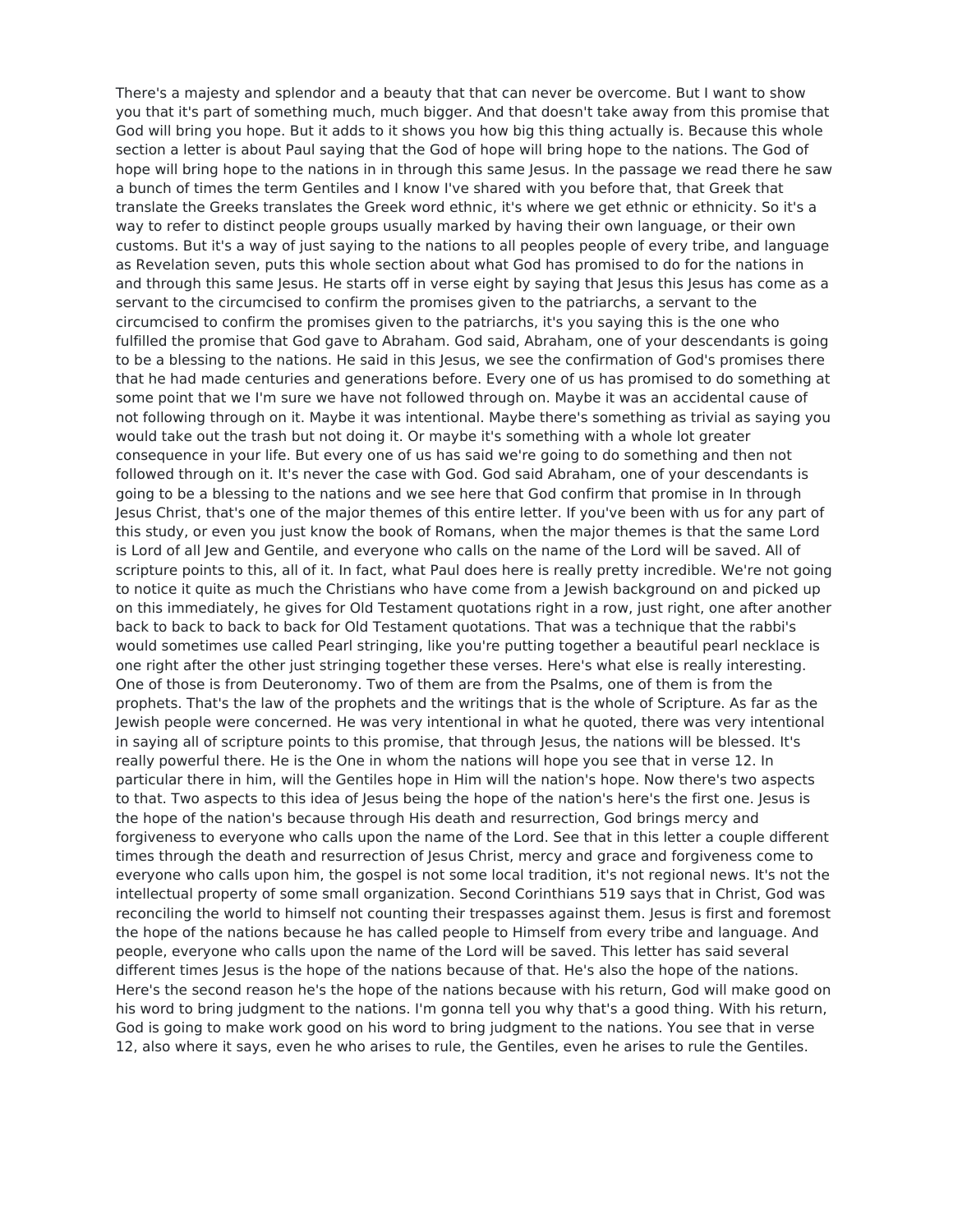That party there is a quote from Isaiah chapter 11. We read Isaiah 11 earlier, there's a reason that we did this. When you're reading through the New Testament. And if you see a part of the New Testament where a verse from the Old Testament is quoted, think about like a hyperlink, you should click on it and go back and read the whole article and find out why did they reference that particular verse, there's always a reason for it. So we read that's one verse from Isaiah chapter 11. Ken read a big part of that section earlier, and I hope you noticed some of the stuff in there is a very, very famous passage as well. I'm gonna point out just a couple of those parts in there and Isaiah 11, it is speaking about Jesus, when it says that there shall come for the shoot from the stump of Jesse, the Spirit of the Lord will rest upon him a spirit of wisdom and understanding a spirit of counsel and might the spirit of knowledge and of the fear of the Lord. And what does it say that this one will do? So what it says in verse four, with righteousness, He shall judge the poor, and decide with equity for the meek of the earth, He shall strike the earth with the rod of his mouth, and with the breath of his lips, he shall kill the wicked, saying, Jesus come to address all of the wrongs in this world, to make all of those things right, to bring judgment where it needs to be, and to establish righteousness in the ways that only he can't. That's a good thing. All the Scripture also points to that Philippians two is where it says that at the name of Jesus, every knee will bow in heaven, on earth, and under the earth and every tongue confess that Jesus Christ is Lord, to the glory of God the Father. Second Corinthians 510 says that everybody is going to appear before the judgment seat of Christ and the rest of that passage in Isaiah that portrays all that beautiful stuff, Lion laying with the lamb, children playing and places of previous danger, everybody experiencing the fullness and the flourishing of God's Kingdom in the way it should be. Where it says, there will be no harm, no more hurt no more death on God's holy Naam. All of that good stuff is a result of the fact that this Jesus has set everything right. He's the hope of the nations because He will FILL God He will fulfill God's word to judge the wickedness of this world. This is good news. In fact, we need this news. I mean, when we are confronted with the wickedness of our fallen world on any level, when we see people suffering over in Ukraine through the violence air, we see the continuing persecution of the Uighur people when we see any form of hatred that one group people or person in implements on another day, this can be individual institution or international level, whatever. We've got to remember that God's not going to leave wickedness unaddressed, he's not going to deal with it. That doesn't mean that we just sit back and wait for that day to happen. We are called to bear witness to the light and life and light, a love that we have in Jesus Christ. And our actions are meant to be advanced signposts of that we're just pointing ahead to the things that only Jesus can truly accomplish. But when we look around, and we see the wickedness that is in our own hearts, or in the world around us, and we feel the way the psalmist does, and we say, Lord, how long are things going to be this way? We remember that lesus is the hope of the nations precisely because He will establish righteousness, and justice. He's the hope of the nations because through Him forgiveness and grace, and mercy and peace come to all those who call upon Him in faith. And he's the hope of the nations because he is the only one who will make things right, and establish God's Kingdom in the end. So at a personal level, whenever our sin or our shame burdens us, remember that in Jesus Christ, you have that forgiveness, and in whom you will be raised in the end. And when the injustice or the atrocities of this world just overwhelm us remember that Jesus Christ is going to call everything to account in the end and make all things new. The God of hope brings hope to you, and the God of hope brings hope to the nations. That's the whole picture that is in view right here. The trouble? Is it not everyone knows this. And so you can perhaps sense where the gap is. And what that means. For us, it means that we have a calling to make the hope of the nations known to the nations as part of our calling as followers of Jesus to make the hope of the nations known to the nations made remember the famous section back in chapter 10 of Romans. That's where Paul is talking about that point. He says, Everyone who calls on the name of the Lord will be saved the same Lord, as Lord of all everyone who calls in the name of the Lord will be saved. And he goes through that process where he says, You can't call on someone you haven't believed in. You can't believe in someone you've never heard of. You can't hear someone if nobody told you about them. Remember that section. This is showing us where we are to be engaged in this particular time to make known